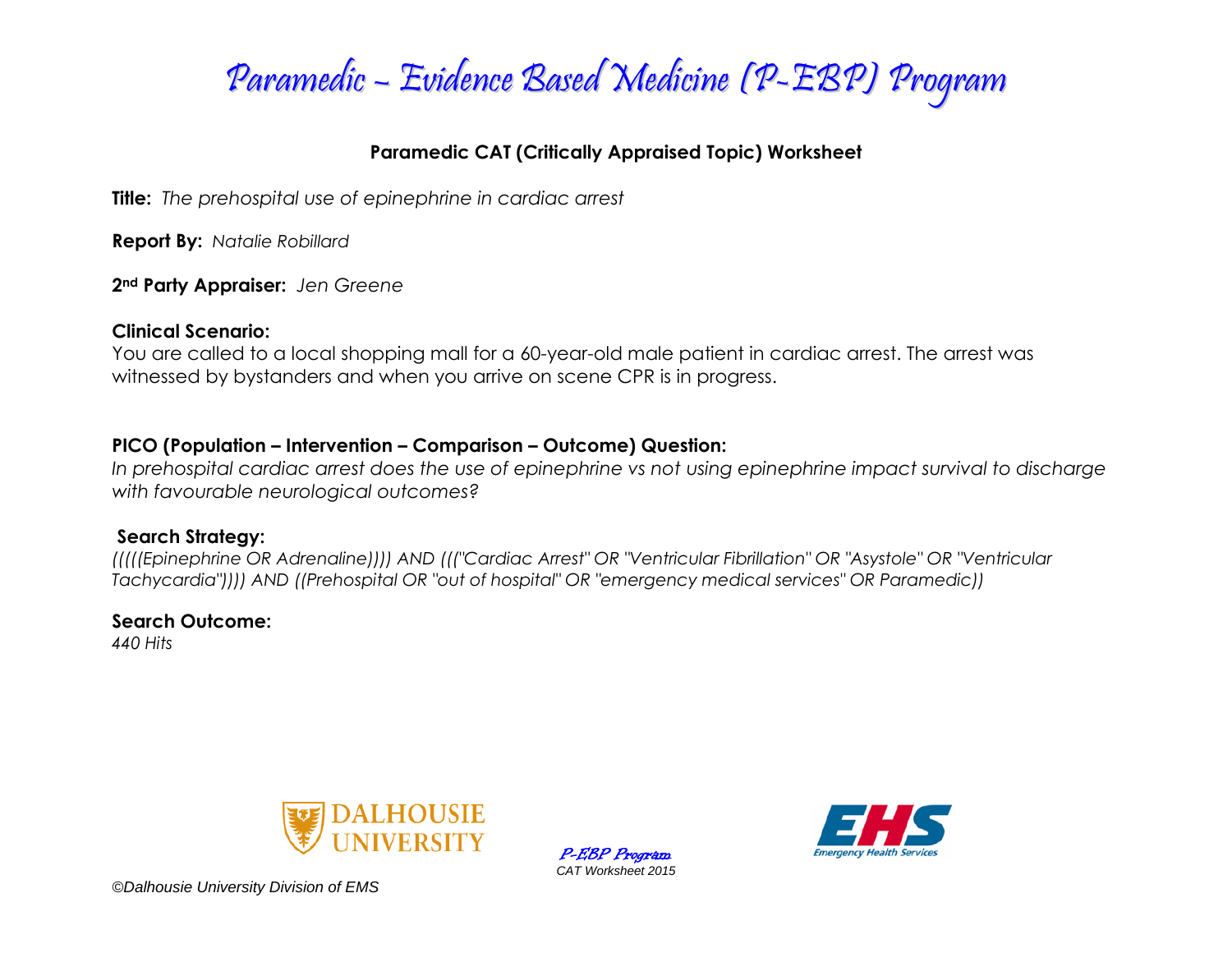| <b>Relevant Papers:</b> |                                                             |                                               |                                                                                                                                                                |                                                                                                                                                                                                                                                                                                                                                                                                                                                                                                                                                                                                                                                                                                                                              |                                                                                                                                                                                                                                                                                                                              |
|-------------------------|-------------------------------------------------------------|-----------------------------------------------|----------------------------------------------------------------------------------------------------------------------------------------------------------------|----------------------------------------------------------------------------------------------------------------------------------------------------------------------------------------------------------------------------------------------------------------------------------------------------------------------------------------------------------------------------------------------------------------------------------------------------------------------------------------------------------------------------------------------------------------------------------------------------------------------------------------------------------------------------------------------------------------------------------------------|------------------------------------------------------------------------------------------------------------------------------------------------------------------------------------------------------------------------------------------------------------------------------------------------------------------------------|
| AUTHOR, DATE            | POPULATION:<br>SAMPLE<br><b>CHARACTERISTICS</b>             | <b>DESIGN (LOE)</b>                           | <b>OUTCOMES</b>                                                                                                                                                | <b>RESULTS</b>                                                                                                                                                                                                                                                                                                                                                                                                                                                                                                                                                                                                                                                                                                                               | STRENGTHS/<br>WEAKNESSES                                                                                                                                                                                                                                                                                                     |
| Lin S. 2014             | 12,246 adult patients in<br>cardiac arrest<br>prehospitally | <b>Systematic Review</b><br>and meta-analysis | Primary: survival to<br>hospital discharge<br>Secondary: ROSC,<br>survival to hospital<br>admission and good<br>neurological outcome<br>at hospital discharge. | Single dose Adrenaline<br>(SDH) vs Placebo - One<br>trial ( $n = 534$ ) compared<br>SDA to placebo. Patients<br>who received SDA had<br>higher rates of prehospital<br>ROSC (RR 2.80, 95% CI<br>$1.78 - 4.41$ , $p < 0.00001$<br>and survival to admission<br>(RR 1.95, 95% CI 1.34-2.84,<br>$p = 0.0004$ compared to<br>those who received<br>placebo. There were no<br>significant differences in<br>survival to discharge (RR<br>2.12, 95% CI 0.75-6.02, $p =$<br>0.16) and neurological<br>outcome (RR 1.73, 95% CI<br>$0.59 - 5.11$ , p=0.32)<br>between patients who<br>received SDA compared<br>to those who received<br>placebo.<br>SDA vs. High dose<br>adrenaline - Six trials (n =<br>6174) compared SDA to<br>HDA. Meta-analysis | This meta-analysis is<br>very generalizable<br>due to its large<br>sample size leading<br>me to feel confident<br>about the results of<br>this study.<br>This meta-analysis<br>doesn't look at the<br>differences in hospital<br>therapies after<br>hospital admission.<br>These therapies can<br>be confounding<br>factors. |



P-EBP Program *CAT Worksheet 2015*

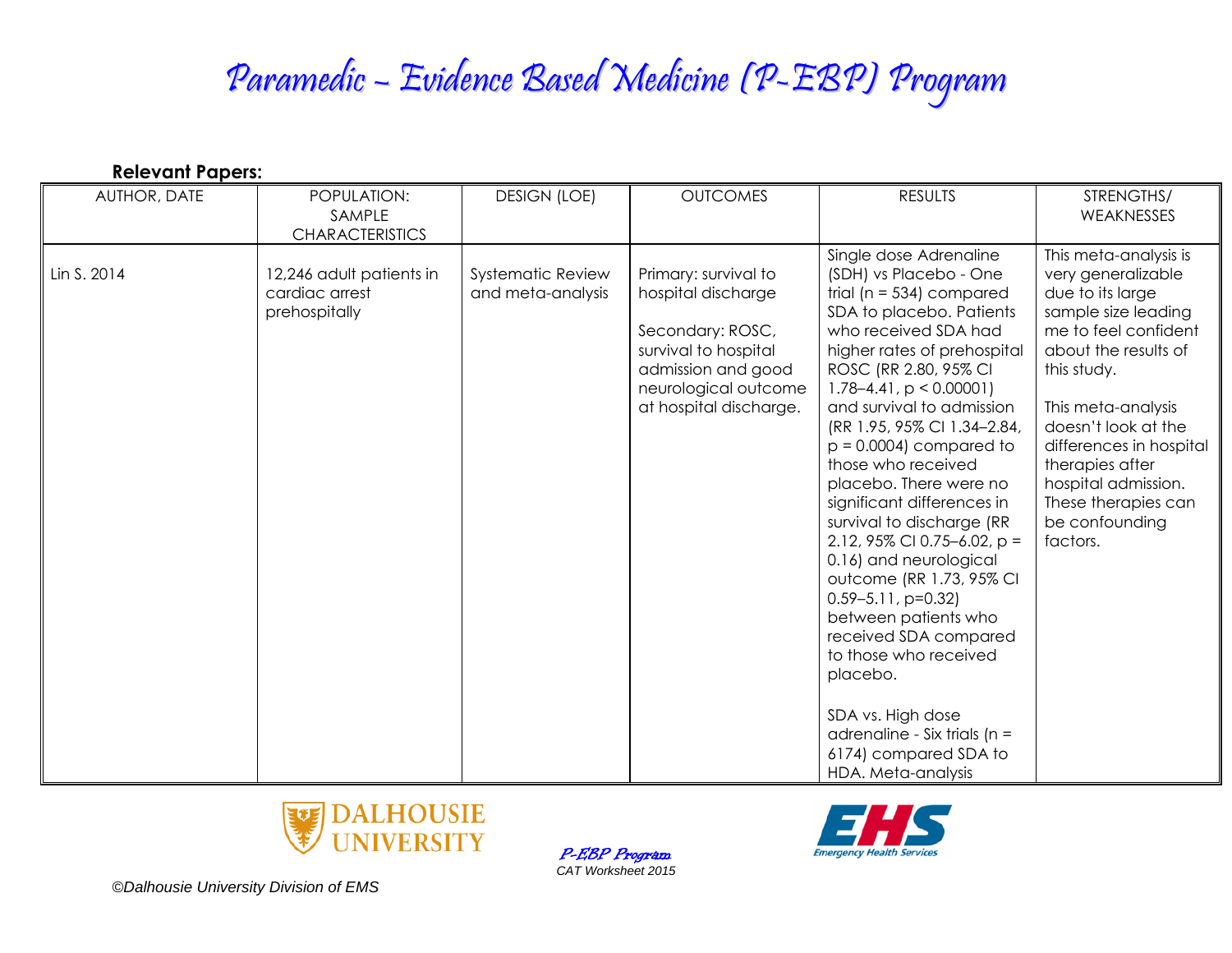|  | showed decreased ROSC                                     |
|--|-----------------------------------------------------------|
|  | (RR 0.85; 95% CI 0.75-0.97,                               |
|  | $p = 0.02$ ; $l^2 = 48\%$ ) and                           |
|  | survival to admission (RR                                 |
|  | 0.87, 95% CI 0.76-1.00, $p =$                             |
|  | 0.049; $1^2$ = 34%) in the SDA                            |
|  | group compared to HAD.                                    |
|  | There were no differences<br>in survival to discharge (RR |
|  | 1.04, 95% CI 0.76-1.42, $p =$                             |
|  | 0.83; $1^2$ = 0%) and                                     |
|  | neurological outcome (RR                                  |
|  | 1.20, 95% CI 0.74-1.96, $p =$                             |
|  | 0.46; $1^2 = 0\%$ ) between                               |
|  | SDA and HDA                                               |
|  |                                                           |
|  | SDA vs                                                    |
|  | Adrenaline/vasopressin -                                  |
|  | Six trials ( $n = 5202$ )<br>compared SDA to              |
|  | adrenaline and                                            |
|  | vasopressin combination.                                  |
|  | There were no differences                                 |
|  | in ROSC (RR 0.96, 95% CI                                  |
|  | $0.89-1.04$ , p = 0.31; $1^2$ =                           |
|  | 0%), survival to admission                                |
|  | (RR 0.88, 95% CI 0.73-1.06,                               |
|  | $p = 0.17$ ; $1^2 = 56\%$ ), survival                     |
|  | to discharge (RR 1.00, 95%                                |
|  | CI 0.69-1.44, $p = 0.99$ ; $1^2 =$                        |
|  |                                                           |



P-EBP Program *CAT Worksheet 2015*

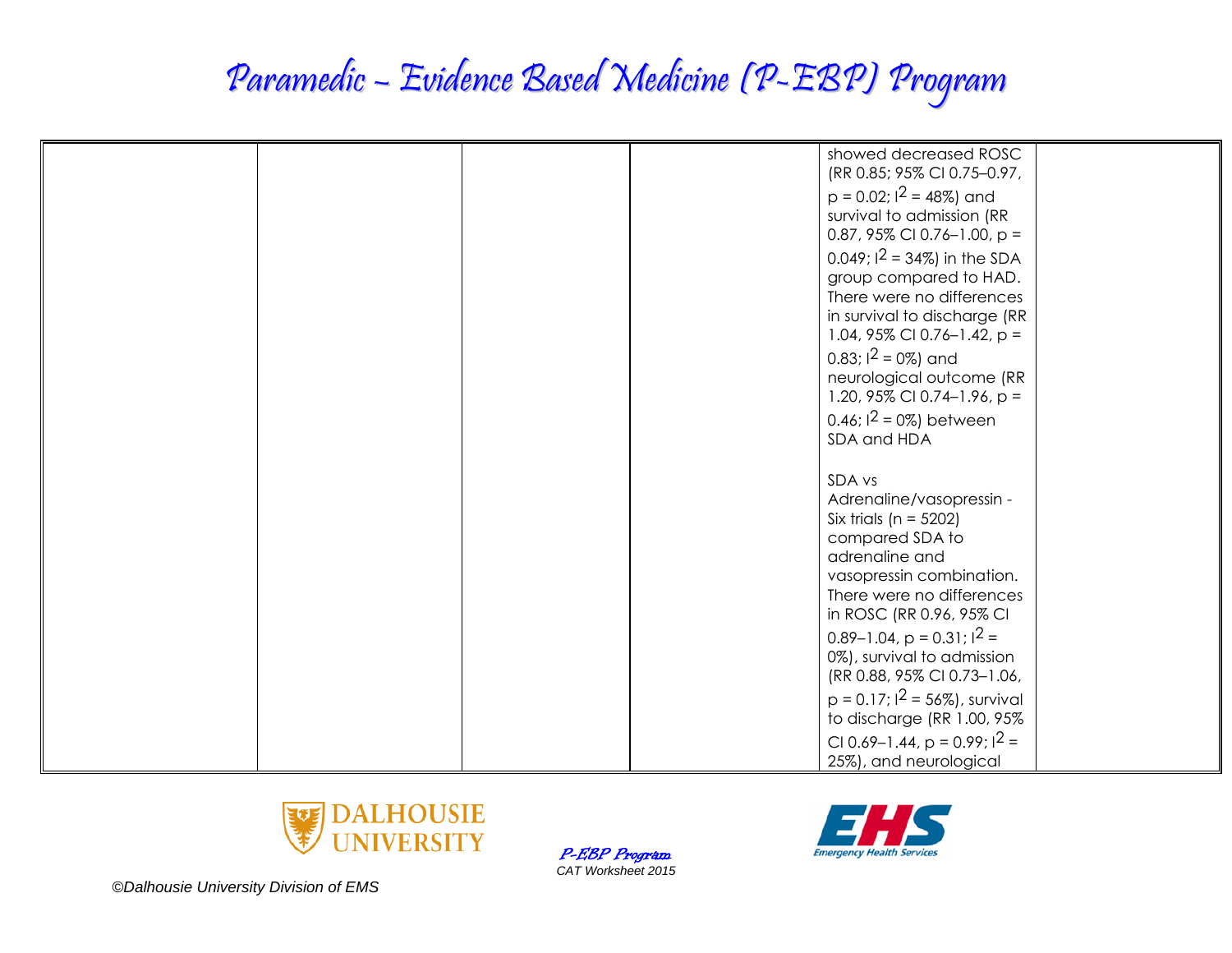|  |  | outcome (RR 1.32, 95% CI          |  |
|--|--|-----------------------------------|--|
|  |  | $0.88 - 1.98$ , p = 0.18; $1^2$ = |  |
|  |  | 0%) among patients who            |  |
|  |  | were treated with SDA             |  |
|  |  |                                   |  |
|  |  | compared to                       |  |
|  |  | adrenaline/vasopressin            |  |
|  |  |                                   |  |
|  |  | SDA vs. Vasopressin alone         |  |
|  |  | - One trial ( $n = 336$ )         |  |
|  |  | compared SDA to                   |  |
|  |  | vasopressin alone. There          |  |
|  |  | were no differences in            |  |
|  |  | ROSC (RR 0.93, 95% CI             |  |
|  |  | $0.66 - 1.31$ , $p = 0.67$ ),     |  |
|  |  | survival to discharge (RR         |  |
|  |  | 0.68, 95% CI 0.25-1.82, $p =$     |  |
|  |  | 0.44), and neurological           |  |
|  |  |                                   |  |
|  |  | outcome (RR 0.68, 95% CI          |  |
|  |  | $0.25 - 1.82$ , $p = 0.44$        |  |
|  |  | between patients who              |  |
|  |  | received SDA compared             |  |
|  |  | to vasopressin alone.             |  |
|  |  | Survival to admission was         |  |
|  |  | not assessed in this trial.       |  |
|  |  |                                   |  |
|  |  |                                   |  |
|  |  |                                   |  |
|  |  |                                   |  |
|  |  |                                   |  |
|  |  |                                   |  |
|  |  |                                   |  |
|  |  |                                   |  |
|  |  |                                   |  |
|  |  |                                   |  |



P-EBP Program *CAT Worksheet 2015*

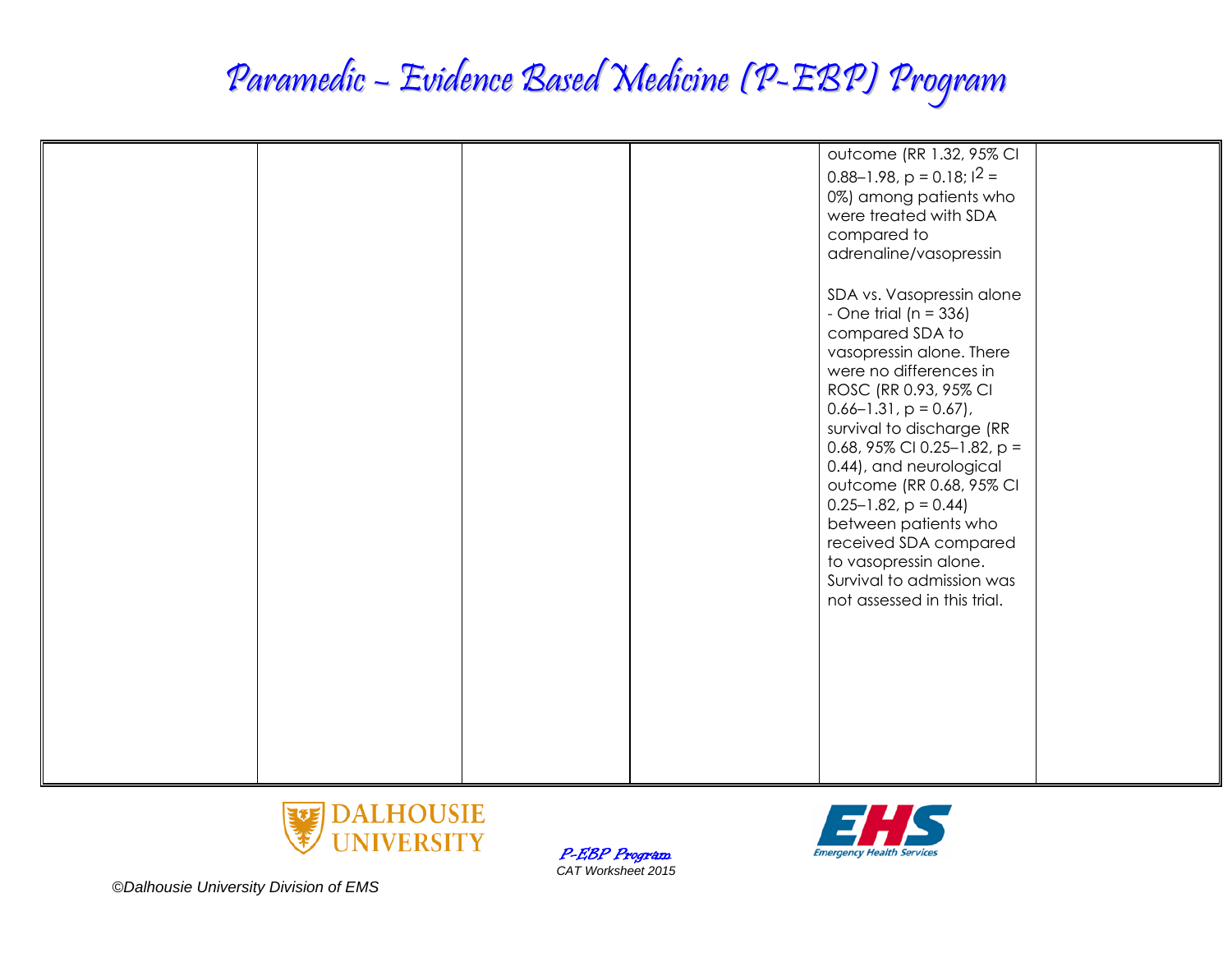| Perkins G.D. 2018 | 8014 adult EMS patients<br>in cardiac arrest<br>prehospitally | Double blind,<br>randomized control<br>trial.<br>Level I | Primary: survival to<br>hospital discharge in<br>30 days<br>Secondary: survival to<br>discharge with<br>favourable<br>neurological<br>outcomes | Primary: 130 patients or<br>3.2% survived to 30 days<br>with administration of<br>epinephrine vs. 94<br>patients or 2.4% who<br>received placebo saline.<br>P=0.02 and is statistically<br>significant.<br>Secondary: 87 patients or<br>2.2% survived to discharge<br>with favorable<br>neurological outcomes<br>with administration of<br>epinephrine vs 1.9% who<br>received placebo saline<br>and is not statistically<br>significantly. | I trust this study<br>because it has good<br>randomization and it<br>was a double-blind<br>study that met their<br>sample size of 8000.<br>The only flaws found<br>would be that the<br>CPR quality was only<br>monitored for the first<br>5 minutes of the<br>cardiac arrest and<br>involved fewer than<br>5% of the enrolled<br>patients. CPR quality<br>could have worsened<br>past this point. |
|-------------------|---------------------------------------------------------------|----------------------------------------------------------|------------------------------------------------------------------------------------------------------------------------------------------------|---------------------------------------------------------------------------------------------------------------------------------------------------------------------------------------------------------------------------------------------------------------------------------------------------------------------------------------------------------------------------------------------------------------------------------------------|----------------------------------------------------------------------------------------------------------------------------------------------------------------------------------------------------------------------------------------------------------------------------------------------------------------------------------------------------------------------------------------------------|



P-EBP Program *CAT Worksheet 2015*